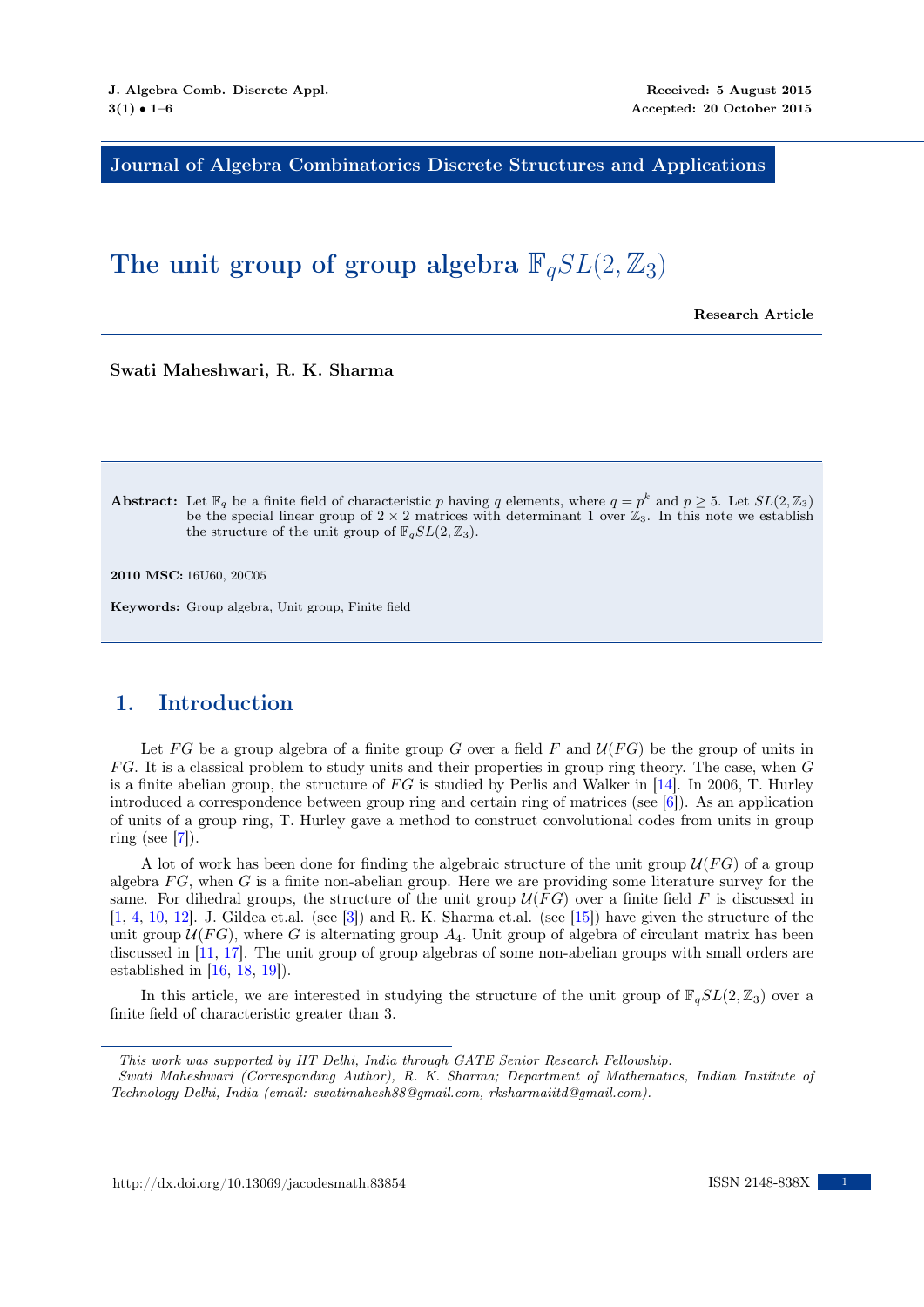### 2. Preliminaries

The following results provide useful information about the decomposition of  $A/J(A)$ , where  $A = FG$ .  $J(A)$  be its Jacobson radical and F being a field of characteristic p. For basic definitions and results, we refer to [\[13\]](#page-4-12). We briefly introduce some definitions and notations those will be needed subsequently.

**Definition 2.1.** An element  $g \in G$  is said to be p-regular if  $p \nmid o(g)$ . Let s be the l.c.m. of the orders of the p-regular elements of G,  $\zeta$  be a primitive s-th root of unity over F. Then  $T_{G,F}$  be the multiplicative group consisting of those integers t, taken modulo s, for which  $\zeta \mapsto \zeta^t$  defines an automorphism of  $F(\zeta)$ over F. That is,  $T_{G,F}$  is  $Gal(F(\zeta)/F)$  seen as a subgroup of  $\mathcal{U}(\mathbb{Z}_s)$ .

Note that if u is a power of a prime such that  $(u, s) = 1$  and  $c = ord_s(u)$  is the multiplicative order of u modulo s, then

$$
T_{G,F_u} = \{1, u, \dots, u^{c-1}\} \bmod s
$$

and  $F_u(\zeta) \cong F_{u^c}$  follow using [\[8,](#page-4-13) Theorem 2.21].

**Definition 2.2.** If  $g \in G$  is a p-regular element, then the sum of all conjugates of  $g \in G$  is denoted by  $\gamma_g$  and the cyclotomic F-class of g is defined to be the set

$$
SF(\gamma_g) = \{ \gamma_{g^t} \mid t \in T_{G,F} \}.
$$

<span id="page-1-1"></span>**Proposition 2.3.** [\[2,](#page-4-14) Theorem 1.2] The number of simple components of  $FG/J(FG)$  is equal to the number of cyclotomic F-classes in G.

<span id="page-1-2"></span>**Theorem 2.4.** [\[2,](#page-4-14) Theorem 1.3] Suppose that  $Gal(F(\zeta)/F)$  is cyclic. Let w be the number of cyclotomic F-classes in G. If  $K_1, K_2, \ldots, K_w$  are the simple components of  $Z(FG/J(FG))$  and  $S_1, S_2, \ldots, S_w$  are the cyclotomic  $F$ -classes of  $G$ , then with a suitable re-ordering of indices,

$$
| Si |= [K_i : F].
$$

<span id="page-1-0"></span>**Lemma 2.5.** [\[9,](#page-4-15) Observation 2.2.1, p.22] Let  $\mathfrak{B}_1, \mathfrak{B}_2$  be two finite dimensional F-algebras such that  $\mathfrak{B}_2$ is semisimple. If  $f : \mathfrak{B}_1 \to \mathfrak{B}_2$  is an onto homomorphism of F-algebras, then there exists a semisimple  $F\text{-}algebra \ell such that$ 

$$
\mathfrak{B}_{1}/J(\mathfrak{B}_{1})\cong \ell\oplus \mathfrak{B}_{2}.
$$

Throughout this article,  $G = SL(2, \mathbb{Z}_3)$ .  $\mathbb{F}_q$  is a field of characteristic p, where  $q = p^k$  and k is a positive integer. The conjugacy class of  $g \in G$  is denoted by [g].

#### 3. Main result

We shall use the presentation of  $G$  given in  $[5]$ ,

$$
\langle a, b \mid a^3, b^4, (ab)^3 = b^2, (a^2b)^6 \rangle
$$

where  $a = \begin{bmatrix} 1 & 0 \\ 1 & 1 \end{bmatrix}$  and  $b = \begin{bmatrix} 0 & 1 \\ -1 & 0 \end{bmatrix}$ .

We can see that  $G$  has  $7$  conjugacy classes as follows: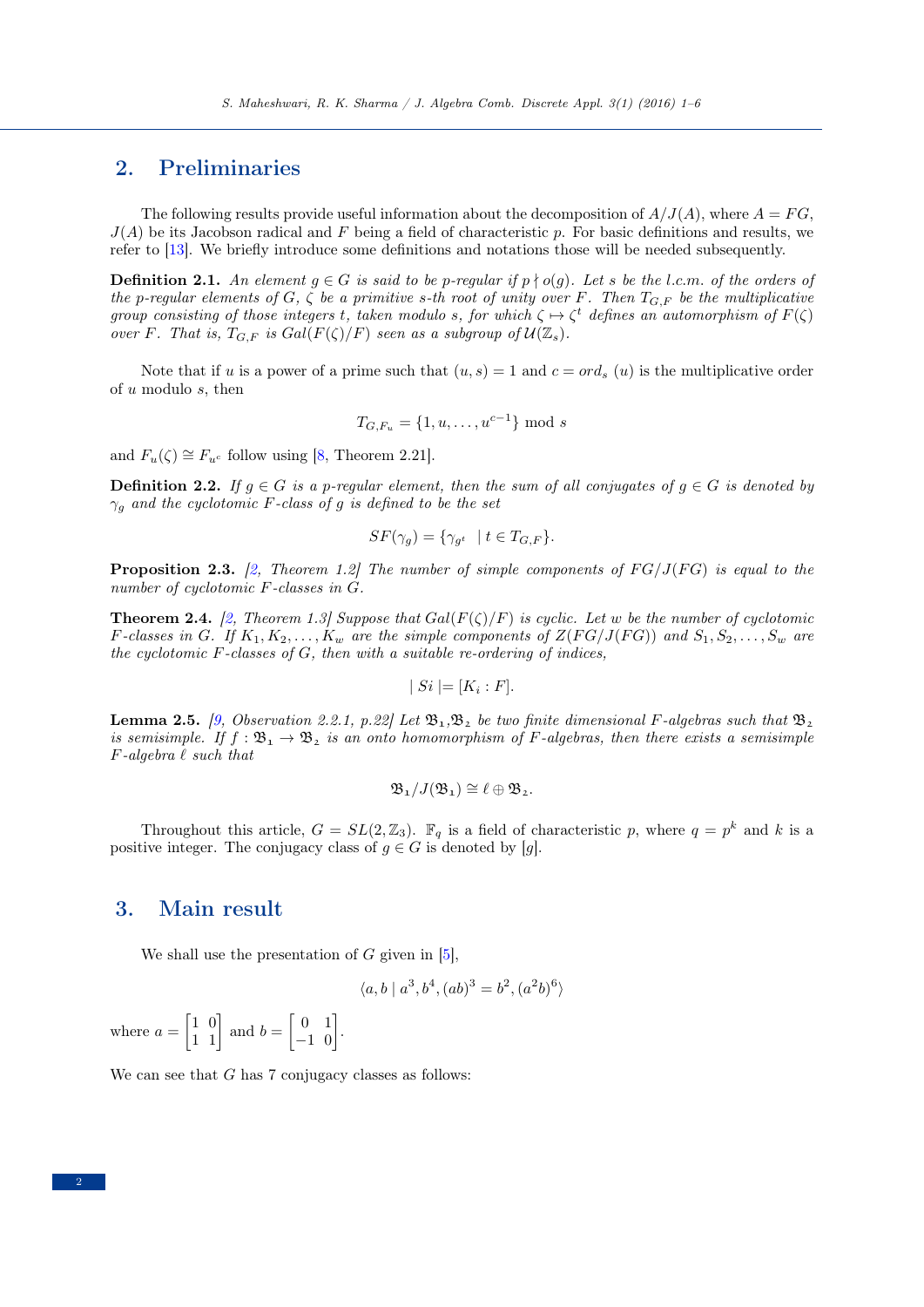| representative | elements in the class                                            | order of element |
|----------------|------------------------------------------------------------------|------------------|
| a              | $a, (ba)^4, (ab)^4, b^{-1}ab$                                    | 3                |
| $[a^{-1}]$     | $a^{-1}$ , $(ba)^2$ , $(ab)^2$ , $aba$                           | 3                |
| b              | $\left  b, b^{-1}, a^2ba, aba^2, ab^{-1}a^2, a^2b^{-1}a \right $ |                  |
| $[b^2]$        | $h^2$                                                            | 2                |
| [ab]           | $ab, ba, a^2ba^2, ab^2$                                          | 6                |
| $[(ab)^{-1}]$  | $(ab)^{-1}, a^2b^{-1}, ab^{-1}a, a^2b^2$                         |                  |

We have  $(p, |G|) = 1$  and so  $J(\mathbb{F}_{p^k}G) = 0$ . Further, we discuss the decomposition of  $\mathbb{F}_{p^k}G$ .

**Theorem 3.1.** Let  $\mathbb{F}_q$  be a finite field of characteristic p, where  $p \geq 5$ . Then the Wedderburn decomposition of  $\mathbb{F}_qG$  is given by

| $condition\ on\ k$                                 | $\mathbb{F}_q G$                                                                                                                 |  |
|----------------------------------------------------|----------------------------------------------------------------------------------------------------------------------------------|--|
| $k$ is even                                        | $\mathbb{F}_q^3 \oplus M(2, \mathbb{F}_q)^3 \oplus M(3, \mathbb{F}_q)$                                                           |  |
| $k$ is odd                                         | $\mathbb{F}_q^3 \oplus M(2, \mathbb{F}_q)^3 \oplus M(3, \mathbb{F}_q)$                                                           |  |
| $p \equiv 1 \mod 3$ and $p \equiv \pm 1 \mod 4$    |                                                                                                                                  |  |
| $k$ is odd                                         | $\big \mathbb{F}_{q}\oplus\mathbb{F}_{q^2}\oplus M(2,\mathbb{F}_{q})\oplus M(2,\mathbb{F}_{q^2})\oplus M(3,\mathbb{F}_{q})\big $ |  |
| $p \equiv -1 \mod{3}$ and $p \equiv \pm 1 \mod{4}$ |                                                                                                                                  |  |

**Proof.** Since  $\mathbb{F}_q G$  is semisimple, so it has the Wedderburn decomposition which is given by

$$
\mathbb{F}_q G \cong \bigoplus_{i=1}^r M(n_i, \mathbb{F}_i),
$$

where for each  $i, n_i \geq 1$  and  $\mathbb{F}_i$  is a finite extension of  $\mathbb{F}_q$ . By using Lemma [2.5,](#page-1-0) we have

<span id="page-2-0"></span>
$$
\mathbb{F}_q G \cong \mathbb{F}_q \oplus_{i=1}^{r-1} M(n_i, \mathbb{F}_i). \tag{1}
$$

Further, we find  $n_i$ 's and  $\mathbb{F}_i$ 's. Since  $|G| = 24$ , hence any element  $g \in G$  is a p- regular element. For finding cyclotomic  $\mathbb{F}_q$  - classes of  $G,$  first we assume that  $k$  is even. We have

$$
p^k \equiv 1 \mod 4
$$
 and  $p^k \equiv 1 \mod 3$ .

Then by Chinese remainder theorem

$$
p^k \equiv 1 \mod 12.
$$

By using above observation, we have

$$
S_{\mathbb{F}_q}(\gamma_g) = \{\gamma_g\} \text{ and } |S_{\mathbb{F}_q}(\gamma_g)| = 1.
$$

Therefore by using Equation [\(1\)](#page-2-0), Proposition [2.3](#page-1-1) and Theorem [2.4,](#page-1-2) we have

$$
\mathbb{F}_q G \cong \mathbb{F}_q \oplus_{i=1}^6 M(n_i, \mathbb{F}_q)
$$

3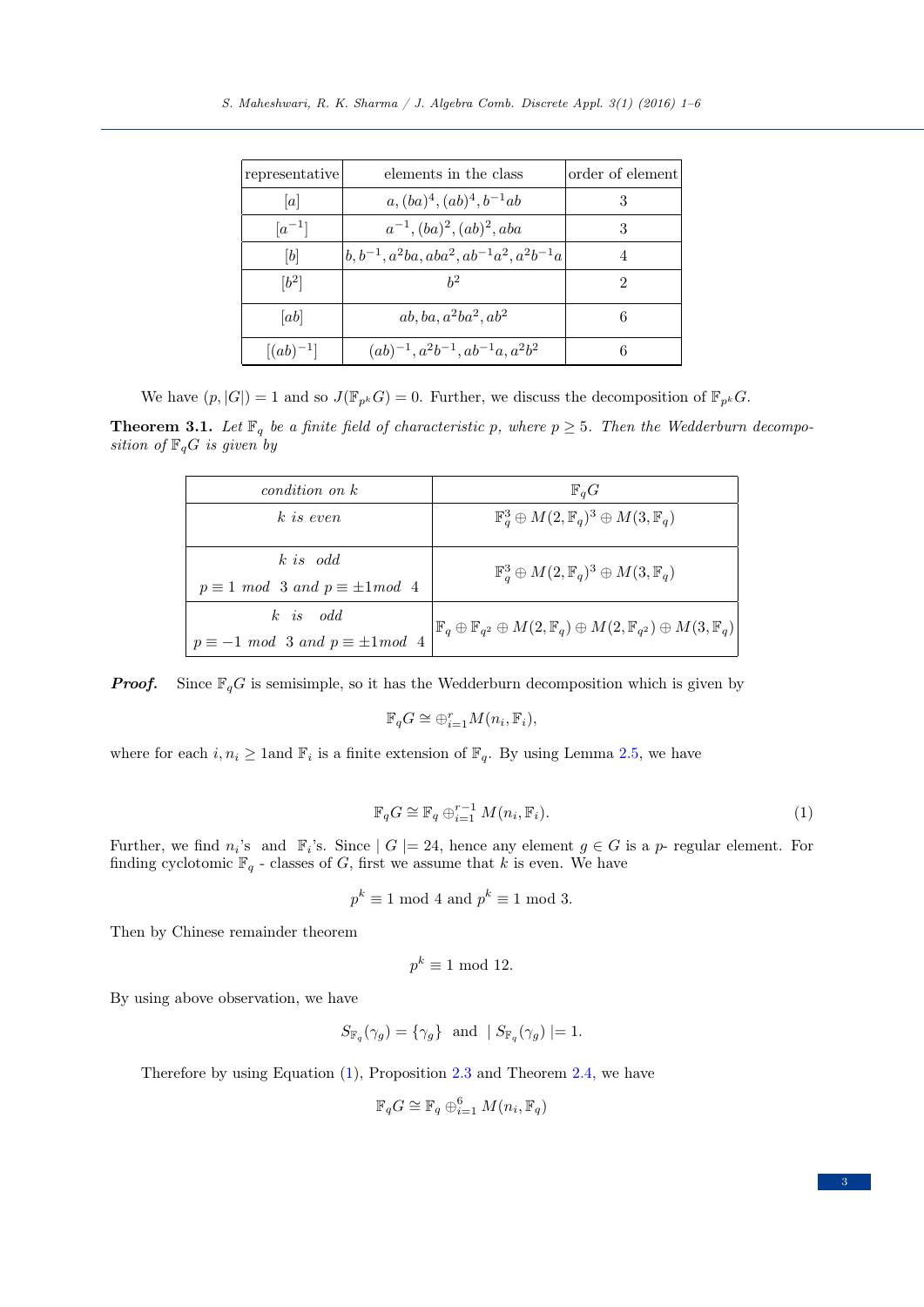for some  $n_i \geq 1$ . As dimension of  $\mathbb{F}_qG$  is 24, we get

$$
\sum_{i=1}^{6} n_i^2 = 23.
$$

Using above equality,  $1 \leq n_i \leq 3$ . Clearly any  $n_i = n_j = 3$  for  $1 \leq i \neq j \leq 3$  not possible. So the only possible choice for  $n_i$ 's is

$$
n_1 = n_2 = 1, n_3 = n_4 = n_5 = 2
$$
 and  $n_6 = 3$ .

Therefore the decomposition  $\mathbb{F}_qG$  is given by

$$
\mathbb{F}_q G \cong \mathbb{F}_q^3 \oplus M(2, \mathbb{F}_q)^3 \oplus M(3, \mathbb{F}_q).
$$

Now we consider the case when  $k$  is odd. We shall discuss this case into two parts

1.  $p \equiv 1 \mod 3$  and  $p \equiv \pm 1 \mod 4$ 

2.  $p \equiv -1 \mod 3$  and  $p \equiv \pm 1 \mod 4$ 

Case 1. Suppose k is odd with  $p \equiv 1 \mod 3$  and  $p \equiv \pm 1 \mod 4$ .

Observe that

$$
p^k \equiv p \mod 4 \text{ and } p^k \equiv p \mod 3.
$$

Then by Chinese remainder theorem

 $p^k \equiv p \mod 12$ .

Since  $[b] = [b^{-1}]$ . We have

$$
S_{\mathbb{F}_q}(\gamma_g) = \{\gamma_g\}.
$$

Hence  $n_i$ 's and  $\mathbb{F}_i$ 's are same as above. So the decomposition of  $\mathbb{F}_qG$  is given by

$$
\mathbb{F}_q G \cong \mathbb{F}_q^3 \oplus M(2, \mathbb{F}_q)^3 \oplus M(3, \mathbb{F}_q).
$$

Case 2. Suppose k is odd with  $p \equiv -1 \mod 3$  and  $p \equiv \pm 1 \mod 4$ . Using the observation in case 1, we have

$$
p^k \equiv p \mod 12.
$$
  

$$
S\mathbb{F}_q(\gamma_b) = {\gamma_b}, S\mathbb{F}_q(\gamma_{b^2}) = {\gamma_{b^2}},
$$

$$
S\mathbb{F}_q(\gamma_a) = \{\gamma_a, \gamma_{a^{-1}}\} \text{ and } S\mathbb{F}_q(\gamma_{ab}) = \{\gamma_{ab}, \gamma_{(ab)^{-1}}\}.
$$

Therefore by using Equation [\(1\)](#page-2-0), Proposition [2.3](#page-1-1) and Theorem [2.4,](#page-1-2) we have

$$
\mathbb{F}_q G \cong \mathbb{F}_q \oplus M(n_1, \mathbb{F}_q) \oplus M(n_2, \mathbb{F}_q) \oplus M(n_3, \mathbb{F}_{q^2}) \oplus M(n_4, \mathbb{F}_{q^2})
$$

for some  $n_i \geq 1$ . As dimension of  $\mathbb{F}_qG$  is 24, we get

$$
n_1^2 + n_2^2 + 2n_3^2 + 2n_4^2 = 23
$$

and hence,  $1 \leq n_i \leq 3$ ,  $\forall 1 \leq i \leq 4$ . Clearly  $n_3$  and  $n_4$  can not be equal to 3. So the only possible choice for  $n_i$ 's is  $n_1 = 2, n_2 = 3, n_3 = 1, n_4 = 2$ . Therefore the decomposition of  $\mathbb{F}_qG$  is given by

$$
\mathbb{F}_q G \cong \mathbb{F}_q \oplus \mathbb{F}_{q^2} \oplus M(2, \mathbb{F}_q) \oplus M(2, \mathbb{F}_{q^2}) \oplus M(3, \mathbb{F}_q).
$$

 $\Box$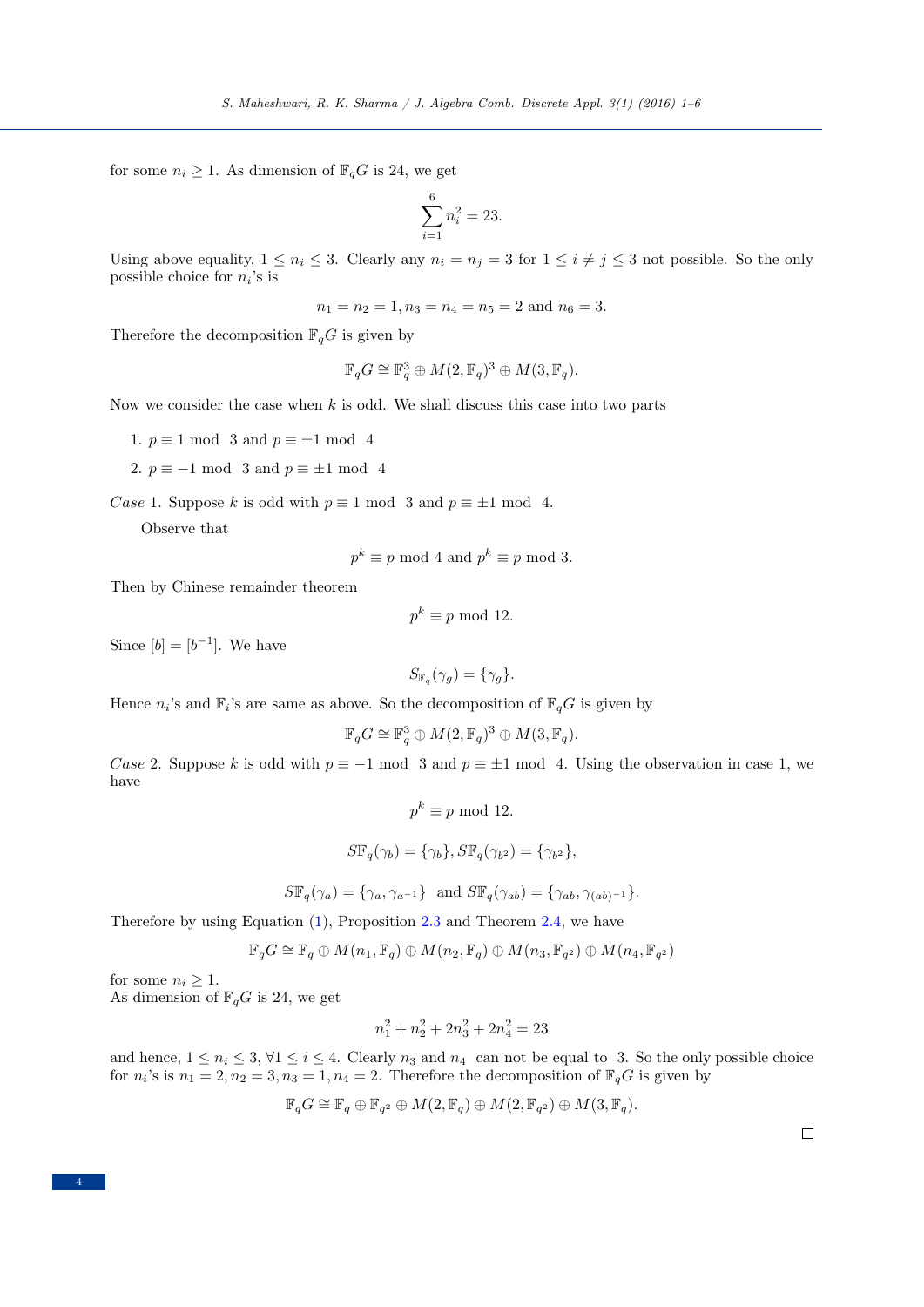**Corollary 3.2.** Let  $q = p^k$ , where  $p \geq 5$  is a prime. Then the structure of  $\mathcal{U}(\mathbb{F}_q G)$  is given by

| $condition\ on\ k$                              | $\mathcal{U}(\mathbb{F}_qG)$                                                                                                                       |  |
|-------------------------------------------------|----------------------------------------------------------------------------------------------------------------------------------------------------|--|
| $k$ is even                                     | $\mathcal{C}_{q-1}^3 \oplus GL(2, \mathbb{F}_q)^3 \oplus GL(3, \mathbb{F}_q)$                                                                      |  |
| $k$ is odd                                      | $\mathcal{C}_{q-1}^3 \oplus GL(2, \mathbb{F}_q)^3 \oplus GL(3, \mathbb{F}_q)$                                                                      |  |
| $p \equiv 1 \mod 3$ and $p \equiv \pm 1 \mod 4$ |                                                                                                                                                    |  |
| $k$ is odd                                      | $\left  \mathcal{C}_{q-1} \oplus \mathcal{C}_{q^2-1} \oplus GL(2, \mathbb{F}_q) \oplus GL(2, \mathbb{F}_{q^2}) \oplus GL(3, \mathbb{F}_q) \right $ |  |
| $p \equiv -1 \mod 3, \pm 1 \mod 4$              |                                                                                                                                                    |  |

**Proof.** It follows by the fact that, if  $R$  and  $S$  are two rings then

$$
\mathcal{U}(R \oplus S) = \mathcal{U}(R) \oplus \mathcal{U}(S).
$$

 $\Box$ 

#### References

- <span id="page-4-3"></span>[1] [L. Creedon, J. Gildea, The structure of the unit group of the group algebra](http://dx.doi.org/10.4153/CMB-2010-098-5)  $\mathbb{F}_{2^k}D_8$ , Canad. Math. [Bull. 54\(2\) \(2011\) 237–243.](http://dx.doi.org/10.4153/CMB-2010-098-5)
- <span id="page-4-14"></span>[2] [R. A. Ferraz, Simple components of the center of](http://dx.doi.org/10.1080/00927870802103503)  $\mathbb{F}G/J(\mathbb{F}G)$ , Comm. Algebra 36(9) (2008) 3191–3199.
- <span id="page-4-7"></span>[3] [J. Gildea, The structure of the unit group of the group algebra](http://dx.doi.org/10.1007/s10587-011-0071-5)  $\mathbb{F}_2^k A_4$ , Czechoslovak Math. J. 61(2) [\(2011\) 531–539.](http://dx.doi.org/10.1007/s10587-011-0071-5)
- <span id="page-4-4"></span>[4] [J. Gildea, F. Monaghan, Units of some group algebras of groups of order 12 over any finite field of](http://www.ams.org/mathscinet-getitem?mr=2868359) [characteristic 3, Algebra Discrete Math. 11\(1\) \(2011\) 46–58.](http://www.ams.org/mathscinet-getitem?mr=2868359)
- <span id="page-4-16"></span>[5] P. R. Helm, A presentation for  $SL(2, \mathbb{Z}_{p^r})$ , Comm. Algebra 10(15) (1982) 1683-1688.
- <span id="page-4-1"></span>[6] [T. Hurley, Group rings and ring of matrices, Int. J. Pure Appl. Math. 31\(3\) \(2006\) 319–335.](http://www.ams.org/mathscinet-getitem?mr=2266951)
- <span id="page-4-2"></span>[7] [T. Hurley, Convolutional codes from units in matrix and group rings, Int. J. Pure Appl. Math. 50\(3\)](http://www.ams.org/mathscinet-getitem?mr=2490664) [\(2009\) 431–463.](http://www.ams.org/mathscinet-getitem?mr=2490664)
- <span id="page-4-13"></span>[8] R. Lidl, H. Niederreiter, Introduction to finite fields and their applications, Cambridge University Press, New York, 2000.
- <span id="page-4-15"></span>[9] N. Makhijani, Units in finite group algebras, IIT Delhi, 2014.
- <span id="page-4-5"></span>[10] [N. Makhijani, R. K. Sharma, J. B. Srivastava, A note on units in](http://www.ams.org/mathscinet-getitem?mr=3285078)  $\mathbb{F}_{p^m}D_{2p^n}$ , Acta Math. Acad. [Paedagog. Nyházi. 30\(1\) \(2014\) 17–25.](http://www.ams.org/mathscinet-getitem?mr=3285078)
- <span id="page-4-9"></span>[11] [N. Makhijani, R. K. Sharma, J. B. Srivastava, The unit group of algebra of circulant matrices, Int.](http://www.ams.org/mathscinet-getitem?mr=3181770) [J. Group Theory. 3\(4\) \(2014\) 13–16.](http://www.ams.org/mathscinet-getitem?mr=3181770)
- <span id="page-4-6"></span>[12] [N. Makhijani, R. K. Sharma, J. B. Srivastava, The unit group of](http://www.ams.org/mathscinet-getitem?mr=3363601)  $\mathbb{F}_q[D_{30}]$ , Serdica Math. J. 41(2-3) [\(2015\) 185–198.](http://www.ams.org/mathscinet-getitem?mr=3363601)
- <span id="page-4-12"></span>[13] C. P. Milies, S. K. Sehgal, An introduction to group rings, Kluwer Academic Publishers, 2002.
- <span id="page-4-0"></span>[14] [S. Perlis, G. L. Walker, Abelian group algebras of finite order, Trans. Amer. Math. Soc. 68\(3\) \(1950\)](http://dx.doi.org/10.2307/1990406) [420–426.](http://dx.doi.org/10.2307/1990406)
- <span id="page-4-8"></span>[15] [R. K. Sharma, J. B. Srivastava, M. Khan, The unit group of](http://www.ams.org/mathscinet-getitem?mr=2340031) FA4, Publ. Math. Debrecen 71(1-2) [\(2007\) 21–26.](http://www.ams.org/mathscinet-getitem?mr=2340031)
- <span id="page-4-11"></span>[16] [R. K. Sharma, J. B. Srivastava, M. Khan, The unit group of](http://www.ams.org/mathscinet-getitem?mr=2368934) FS3, Acta Math. Acad. Paedagog. [Nyházi. 23\(2\) \(2007\) 129–142.](http://www.ams.org/mathscinet-getitem?mr=2368934)
- <span id="page-4-10"></span>[17] [R. K. Sharma, P. Yadav, Unit group of algebra of circulant matrices, Int. J. Group Theory. 2\(4\)](http://www.ams.org/mathscinet-getitem?mr=3053357) [\(2013\) 1–6.](http://www.ams.org/mathscinet-getitem?mr=3053357)